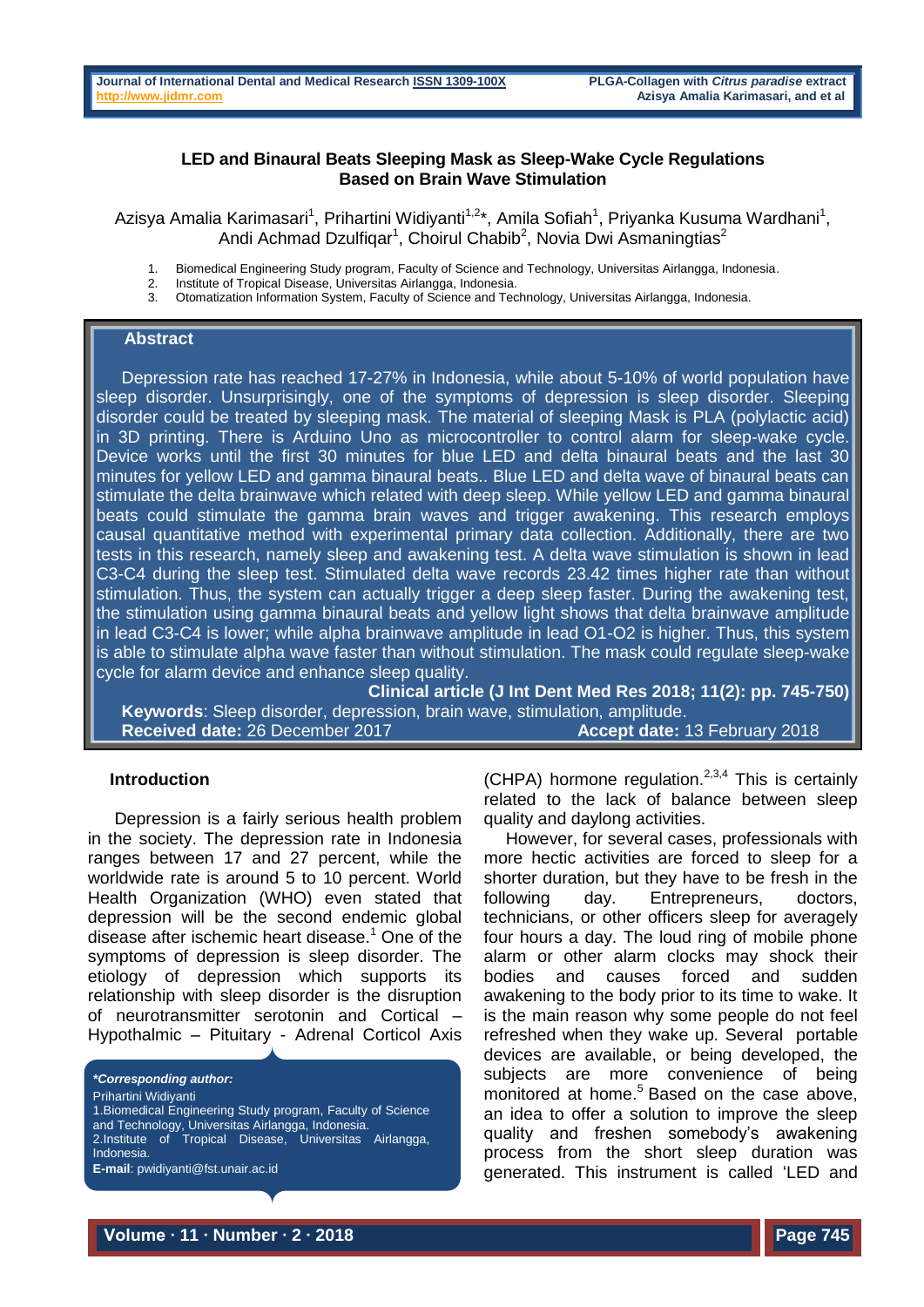Binaural Beats Sleeping Mask', which utilized the visible light radiation of particular wavelength and binaural beats concept using sound frequency difference. Delta wave as the sleep quality manager and gamma wave as the sleep duration manager (alarm) were the waves which became the focus in the brain wave stimulation method.

This research intends to produce LED and Binaural Beats Sleeping Mask as an alarm instrument to improve somebody's sleep quality. Therefore, this instrument is expected to be an alternative solution in managing sleep duration and quality for poor sleep quality, sleep disorder, or even depression. Moreover, it is also expectedto support a government program titled *Indonesia Sehat 2025* (Healthy Indonesia 2025) by improving Indonesian's sleep quality and managing their sleep duration.

### **Materials and methods**

The research method was quantitative causal experimental method with primary and secondary data collection. This research took five months in Medical Instrumentation Laboratory at the Faculty of Science and Technology of Airlangga University, ITD (Institute of Tropical Disease), and RSUD Dr. Soetomo Surabaya. The research procedures are presented in Figure 1. Meanwhile, the block diagram of LED and Binaural Beats Sleeping Mask'instrument is presented in Figure 2.



**Figure 1.** The flow chart of research procedures.



**Figure 2.** Block diagram of LETD and Binaural Beats instrument.LEEP Mask instruments.

### **Results**

#### **Visible Light Wave**

Visible light wavelength is related to light frequency and energy.<sup>6</sup> The higher the frequency, the shorter the wavelength and the bigger the radiated energy shall be. If the wavelength of a light wave is shorter, that means that the frequency will be higher because one cycle can pass in a shorter amount of time. This means that more cycles can pass by the set point in 1 second. Likewise, a light wave that has a longer wavelength will have a lower frequency because each cycle takes a longer time to complete.<sup>7</sup>

Visible light consists of red, orange, yellow, green, blue, and violet spectrums. In this research, the visible light utilized in LED and Binaural Beats Sleeping Mask is blue light with wavelength of 450-500 nm and yellow light with wavelength of 570-590 nm. Some previous studies stated that stimuli in the form of certain light can stimulate human's brainwave.<sup>8</sup>

## **Binaural Beats**

Binaural beats based on auditory brainstem responses which originate in the superior olivary nucleus of each hemisphere. They result from the interaction of two different auditory impulses, originating in opposite ears, be low 1000 Hz and which differ in frequency between one and 30 Hz. Binaural beats did yield an increase in the occurrence of alpha however, another group which heard artificially produced surf sounds also showed a comparable increase in alpha. <sup>9</sup>

## **Brainware**

The consciousness phase of human is closely related to brain activity.<sup>10</sup> This activity can be measured using EEG to see the produced brainwave frequency.<sup>11</sup> Based on the frequency, brainwave is classified into delta, theta, alpha, beta, and gamma. $12$ 

The wave with the lowest frequency is delta wave at 0.5-4 Hz. This brainwave is produced when somebody experiences a deep sleep. Meanwhile, the highest frequency is gamma wave. Gamma wave occurs when somebody experiences quite high brain activity, <sup>13</sup> see Figure 3.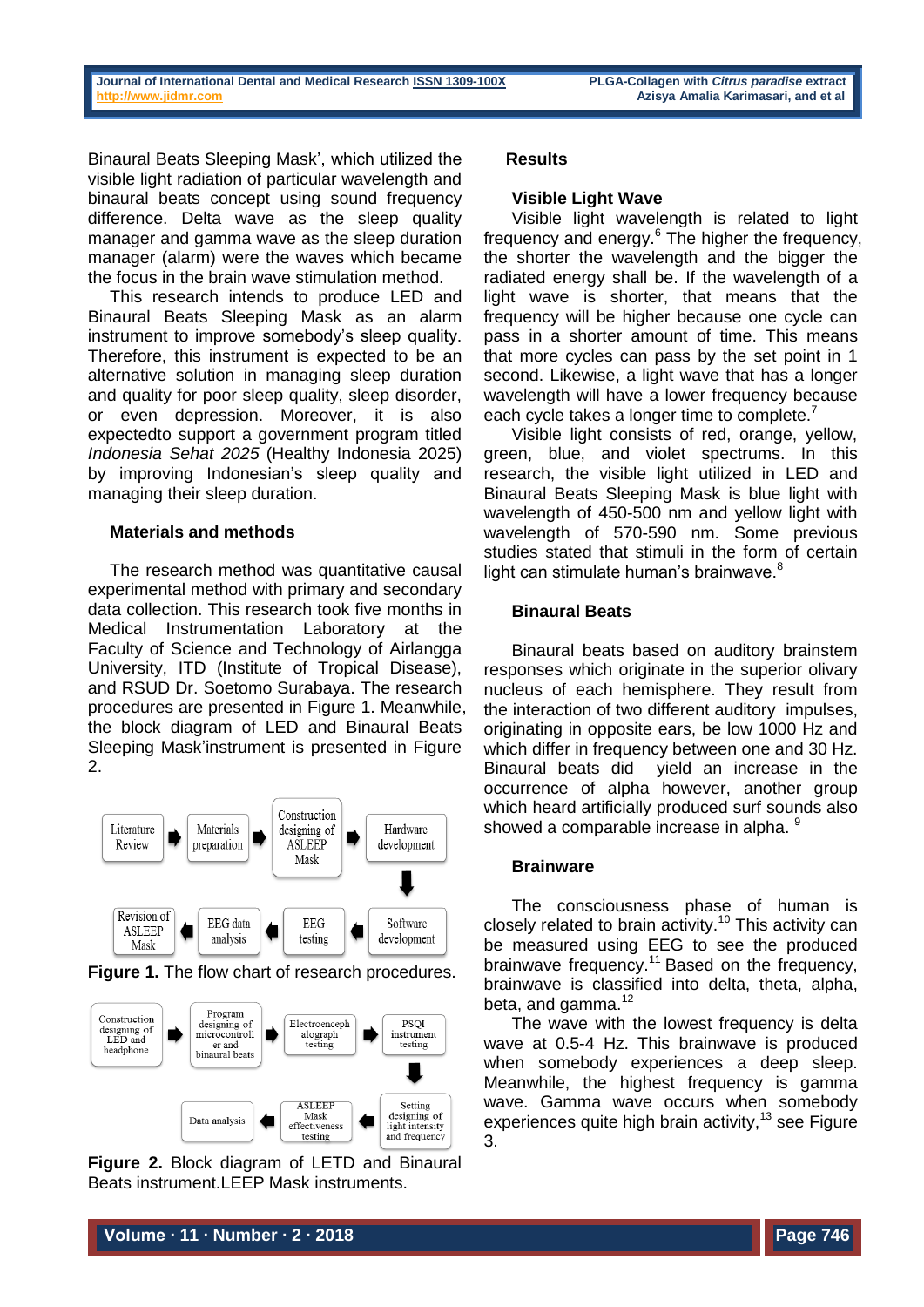



### **Sleep Cycle**

Sleep is an unconscious condition which is relatively more responsive to internal stimuli, see Table 1. The difference between sleep and other unconscious conditions is that the sleep cycle is predictable and the person who sleeps is less responsive to external stimuli. Sleep function is to restore body organs (restorative).<sup>14</sup>

According to Rechtschaffen and Kales,<sup>15</sup> the stages of sleep are divided into Non-Rapid Eye Movement (NREM) and Rapid Eye Movement (REM). Based on EEG (electroencephalogram), EOG (electrooculogram), and EMG (electromyogram) screenings, five sleep pattern stages were found; four of which are in NREM stages (deep sleep) and the rest is in REM (shallow sleep).

| Stage                  | Frequency<br>(Hz) | Amplitude<br>(micro Volts) | Waveform type                       |
|------------------------|-------------------|----------------------------|-------------------------------------|
| awake<br>pre-<br>sleep | 15-50<br>$8 - 12$ | <50<br>50                  | alpha rhthym                        |
| 1<br>2                 | 4-8<br>$4 - 15$   | 50-100<br>50-150           | Theta<br>spindle waves              |
| 3                      | $2 - 4$           | 100-150                    | spindle waves and<br>slow waves     |
| 4                      | $0.5 - 2$         | 100-200                    | slow<br>waves<br>and<br>delta waves |
| <b>REM</b>             | 15-30             | <50                        |                                     |

**Table 1.** The frequency and amplitude of sleep wave.

## **Electroencephalograph (EEG)**

EEG is a non-invasive measuring method which represents electrical signal of brain activity gained by placing a number of electrodes on brain's scalp area. Thus,brain electrical signal is obtained to be processed and analyzed. EEG is an important instrument for clinical practitioners to diagnose, monitor, and overcome nerve disorders or diseases.

Currently, portable EEGs using some required channels are available, one of which is EEG SMT. EEG SMT is an EEG device produced by OLIMEX Ltd., which has two channels called CH1+, CH1-, CH2+, and CH2 and one ground. In EEG SMT, each epoch produces 256 data per second, so the number is bigger and more precise.<sup>16</sup>

## **LED and Binaural Beats Sleeping Mask Prototype**

The 'LED and Binaural Beats Sleeping Mask' prototype consisted of several designs. First, the hardware assembly, which included LED lamps and headphones fitting on the mask. LED light exposure over the user's eyes used yellow light as the gamma wave stimulator and blue light as the delta wave stimulator. Second, a program using Arduino Uno, which integrated LED light with binaural beats delta and gamma.

Both designs were then tested using EEG to obtain brainwave after they were completed. The last stage was to put them into a packaging using two layers of cotton. The second layer reduced the intensity of LEDs. 'LED and Binaural Beats Sleeping Mask' prototype is presented in Figure 4.



**Figure 4.** LED and Binaural Beats Mask prototype.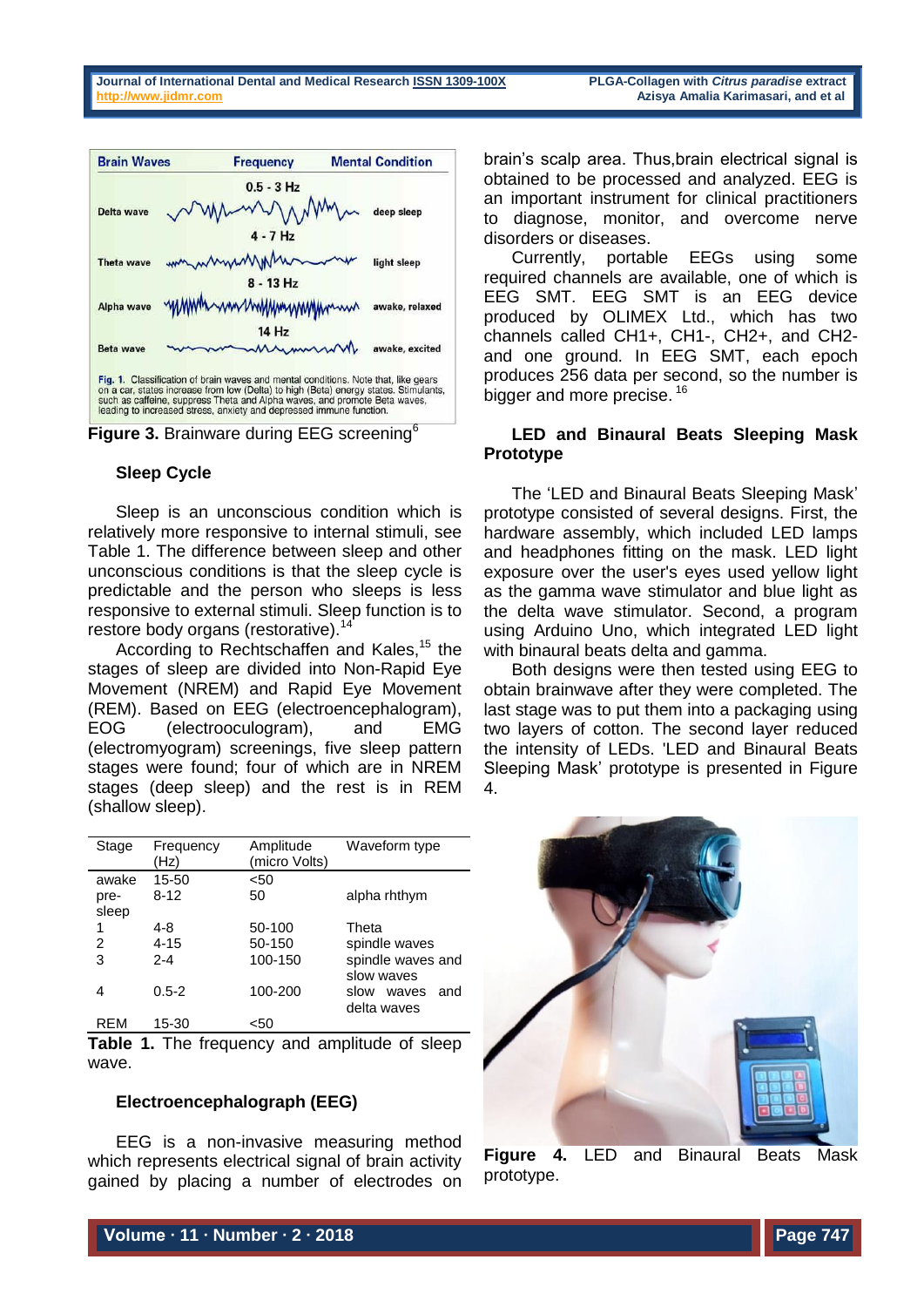## **Signal Data Collection**

The data of brainwave signal were obtained using EEG SMT. The electrodes placement was based on 10-20 electrode placement rule. In this study, it was recommended for the research subjects to be bald in order to reduce noise. The electrodes are then placed on C3-C4 lead (central) and O1-O2 lead (occipital). They could obtain sleep-wake brainwave and sleep stages.<sup>17</sup>

### **Discussion**

# **LED and Binaural Beats Sleeping Mask Testing Method**

## **Signal analysis**

'LED and Binaural Beats Sleeping Mask' test was conducted in several stages, as presented in Figure 5. The output signal from EEG was read using Open Vibe software in time domain. It had to be converted into frequency domain to analyze the brainwave frequency using Matlab 7.6, as presented in Figure 6.



**Figure 5.** Testing on the user. (a) control condition; (b) using LED; (c) using binaural beats; and (d) using both LED and binaural-beat.

## **Testing using The Pittsburgh Sleep Quality Index (PSQI)**

The sleep quality was tested using The Pittsburgh Sleep Quality Index (PSQI) and displayed in Table 2. EEG signal was tested to prove that'LED and Binaural Beats Sleeping Mask ' could lull and wake user up. The dominant frequency of the brainwave when the user was asleep was observed. The sleep indicator could be observed from the dominant frequency between 0 and 4 Hz, known as delta brainwave. Therefore, the focus of the observation was the amplitude of the delta wave in C3-C4 lead (Channel 1) and O1-O2 lead (Channel 2). Results of EEG recording are displayed in Table 3 and Table 4.

### **Data Analysis of LED and Binaural Beats Sleeping Mask Testing Testing using PSQI**

PSQI was indicated by seven components. The first indicator showed subjective sleep quality. The second indicator showed period of time someone takes to fall asleep (sleep latency), while the third and the fourth indicators showed sleep duration and habitual sleep efficiency. Additionally, the fifth indicator showed sleep disorders (sleep disturbance), the sixth indicator showed the medications to sleep (use of sleeping medication), and the seventh indicator showed activities disruption during daytime (daytime dysfunction). It was found that the subjects had Global PSQI scores of 6 and 8, which means they were experiencing sleep disorders.

### **Brain signal testing using**  *Electroencephalograph* **(EEG)**

The testing on C3-C4 lead was conducted to analyze delta wave during sleep.<sup>18</sup> As a result, it showed that the higher the occurring amplitude is, the deeper the person slept. Meanwhile, the testing on O1-O2 lead was conducted to see the occurrence of delta wave too, but it was different from the C3-C4 lead. O1-O2 lead could show alpha wave (initiate awareness), so deep sleep stage shows that delta wave amplitude decreases and vice versa.

The results showed that for people who sleep without any treatment (normal), the brain wave was dominated by delta and alpha waves (sleepiness).<sup>19</sup> Meanwhile, for those given a treatment in the form of blue LED (stimulus delta brain waves) on Channel 1 (C3-C4), the amplitude of the brainwave increased; while on Channel 2 (O1-O2), the amplitude decreased which means they slept deeper. When two stimuli were given to the subject at the same time, the amplitude of brain's delta wave on C3-C4 lead increased (nearly twice higher) and decreased on O1-O2. It showed that deep sleep might happen using two stimulations in the form of blue light and the sound of binaural beats. More details can be seen in Figure 7 and Figure 8 below.

For the awakening test results, it could be seen on Channel 1 (C3-C4) that without any treatment, the amplitude of delta wave was quite high; while Channel 2's (O1-O2) was still fairly small.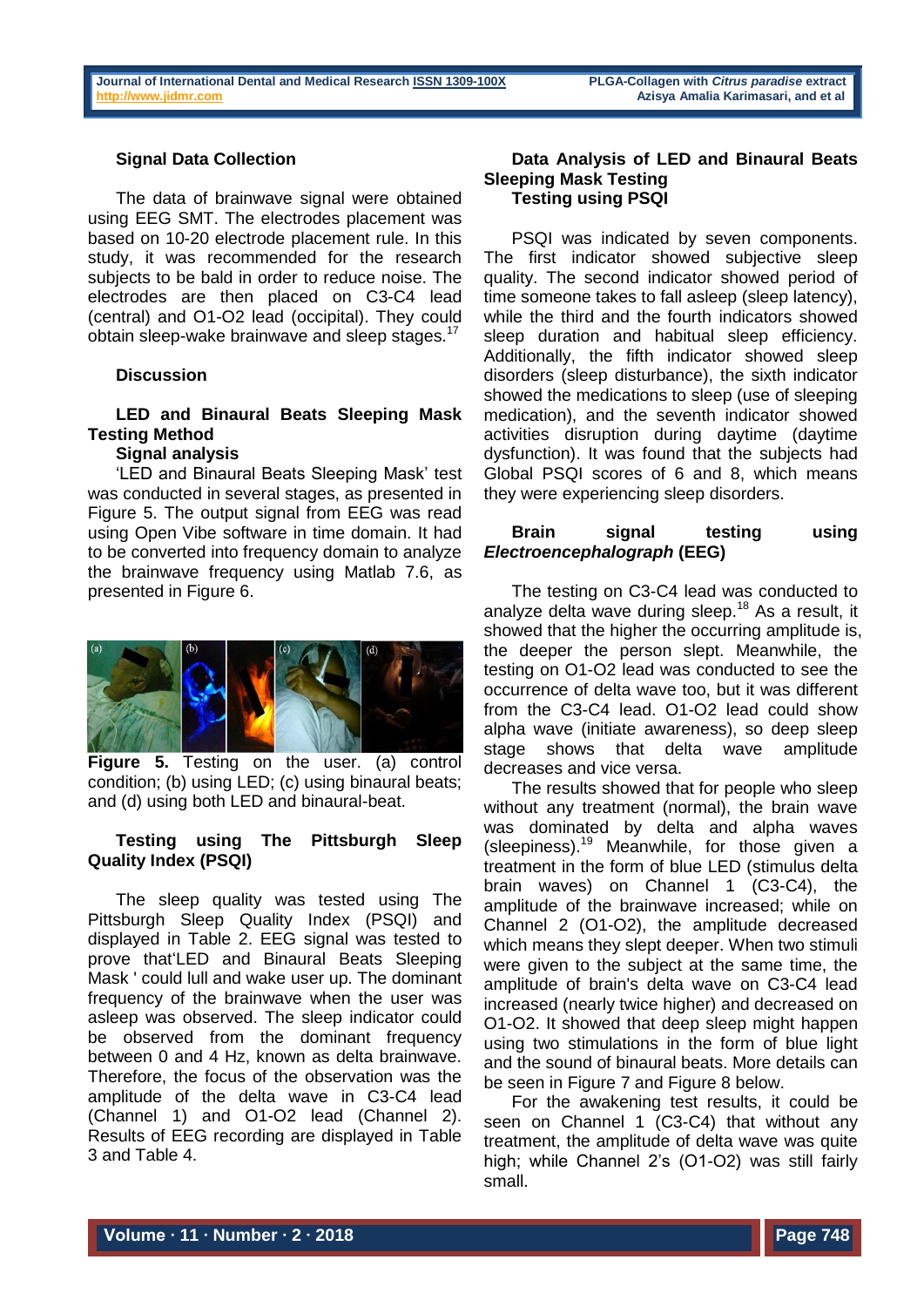

**Figure. 6.** EEG signal in frequency domain: (a) Channel 1 (C3-C4 lead) and (b) Channel 2 (O1- O2 lead).

| No                       | Criteria                                      | Subject 1      |                               | Subject 2                |                               |
|--------------------------|-----------------------------------------------|----------------|-------------------------------|--------------------------|-------------------------------|
|                          |                                               | Score          | Note                          | Score                    | Note                          |
| 1.                       | Subjective sleep<br>quality                   | 0              | very good                     |                          | fairly good                   |
| 2.                       | The duration<br>required for<br>sleeping      | 2              | $31 -$<br>60minutes           | 0                        | $<$ 15 minutes                |
| 3.                       | Sleep duration                                | $\mathfrak{p}$ | 5-6 hours                     | 3                        | $< 5$ hours                   |
| 4.                       | The efficiency of<br>sleeping habits          | 0              | very<br>efficient             | 0                        | Very efficient                |
| 5.                       | Sleep disorders                               | 1              | <once a<br="">week</once>     | $\overline{\phantom{a}}$ | 1-2 times a<br>week           |
| 6.                       | Medication of sleep                           | 0              | <b>Never</b>                  | 1                        | <once a<br="">week</once>     |
| 7.                       | <b>Activity disruptions</b><br>in the daytime |                | rarely<br>happens             |                          | rarely<br>happens             |
| <b>PSQI global score</b> |                                               | 6              | Sleep<br>disorder<br>occurred | 8                        | Sleep<br>disorder<br>occurred |

**Table 2.** The results of PSQI test.

|    | <b>Treatments</b>                            | Results           |           |                          |           |  |
|----|----------------------------------------------|-------------------|-----------|--------------------------|-----------|--|
| No |                                              | Channel 1 (C3-C4) |           | <b>Channel 2 (01-02)</b> |           |  |
|    |                                              | Dominant          | Amplitude | Dominant                 | Amplitude |  |
|    |                                              | waves             | (µV)      | waves                    | (µV)      |  |
| 1. | <b>No</b><br>treatment                       | Delta & Alpha     | 38        | Delta                    | 120       |  |
| 2. | <b>Blue LED</b>                              | Delta             | 450       | Delta                    | 56        |  |
| 3. | Blue LED +<br><b>Binaural</b><br>beats Delta | Delta             | 890       | <b>Delta</b>             | 26,5      |  |



These results suggested that while the person was still in deep sleep stage, treatment stimulus using binaural beats alone could reduce the amplitude of the delta wave on Channel 1

and increase the amplitude on Channel 2. It means that the sleeping conditions were getting closer to the waking-up state. While using two stimulations of yellow LED and binaural beats gamma, we obtained the amplitude of lower frequency delta waves on Channel 1 and higher waves on Channel 2. It suggests that a person starts waking up.<sup>20</sup>

|                | <b>Treatments</b> | <b>Results</b>    |           |                   |           |
|----------------|-------------------|-------------------|-----------|-------------------|-----------|
| No             |                   | Channel 1 (C3-C4) |           | Channel 2 (01-02) |           |
|                |                   | Dominant          | Amplitude | Dominant          | Amplitude |
|                |                   | waves             | $(\mu V)$ | waves             | (µV)      |
| 1.             | <b>Without</b>    | Delta             | 405       | delta             | 54        |
|                | Treatment         |                   |           |                   |           |
|                | <b>Binaural</b>   |                   |           |                   |           |
| 2 <sub>1</sub> | beats             | Delta             | 108       | delta             | 98        |
|                | Gamma             |                   |           |                   |           |
| 3.             | Yellow            |                   |           |                   |           |
|                | LED+              |                   |           |                   |           |
|                | <b>Binaural</b>   | Delta             | 26.5      | delta             | 155       |
|                | beats             |                   |           |                   |           |
|                | Gamma             |                   |           |                   |           |

**Table 4.** The results of awekening test.



**Treatment**